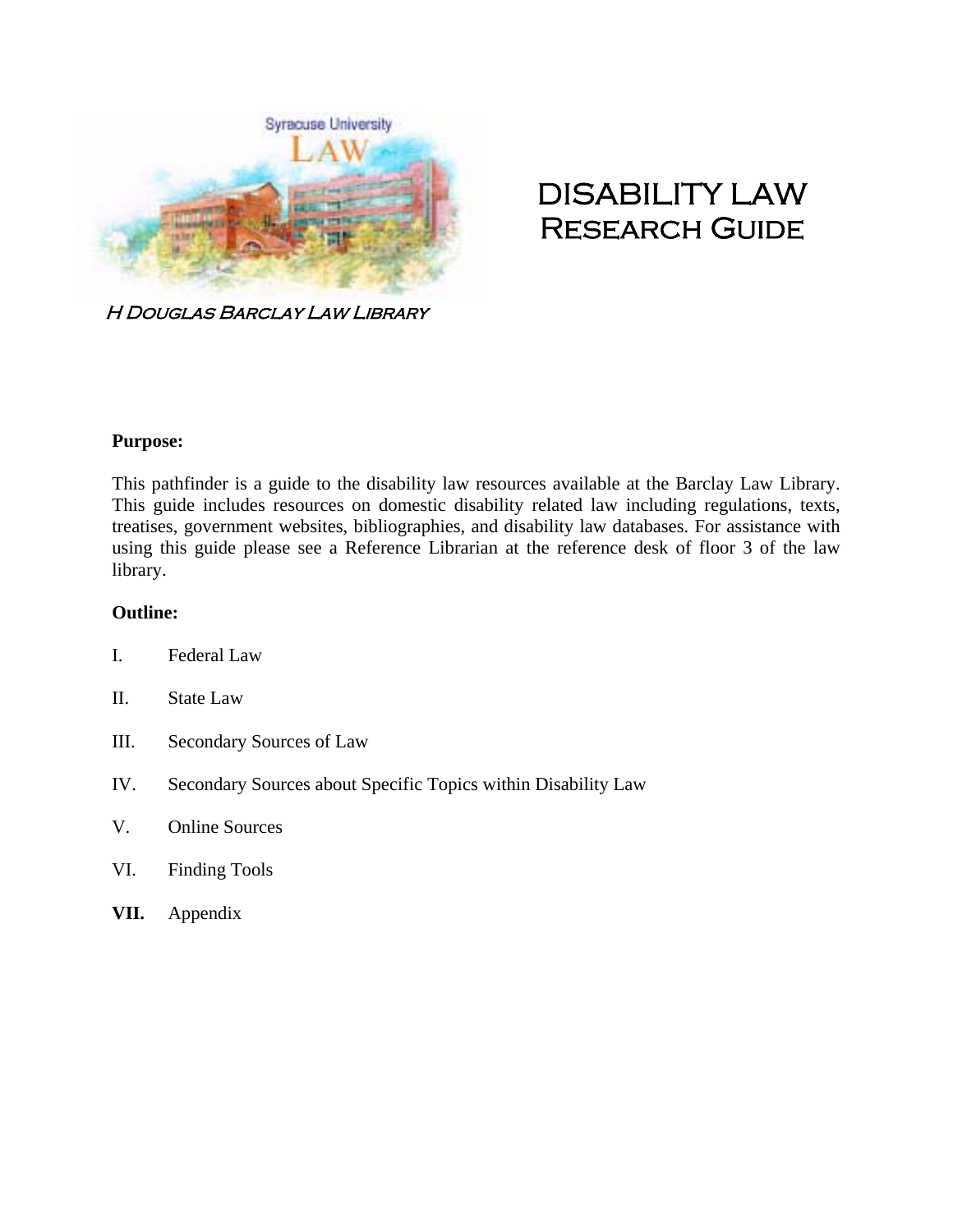## **I. FEDERAL DISABILITY LAW**

## **Individual Acts:**

a. **Americans with Disabilities Act, 42 U.S.C. 12101 et seq.:** The Americans with Disabilities Act (ADA) prohibits discrimination on the basis of disability in employment (Title I), state and local government and public transportation(Title II), public accommodations and commercial facilities (Title III), and telecommunications (Title IV). The ADA defines a person with a disability as someone who has or is thought to have a physical or mental impairment that substantially limits what the ADA calls a "major life activity." A major life activity is any major component of everyday life including but not limited to walking, talking, seeing, and learning. If a person has an impairment that substantially limits his or her ability to perform one or more of these activities, that person is considered disabled under the ADA. There is no exclusive list of disabilities covered by the ADA, but common examples include mobility impairments, blindness, deafness, learning disabilities, and certain kinds of mental illness.

**Americans with Disabilities Amendments Act:** Revises the definition of "disability" to more broadly encompass impairments that substantially limit a major life activity. The amended language also states that mitigating measures, including assistive devices, auxiliary aids, accommodations, medical therapies and supplies (other then eyeglasses and contact lenses) have no bearing in determining whether a disability qualifies under the law. Changes also clarify coverage of impairments that are episodic or in remission that substantially limit a major life activity when active, such as epilepsy or post traumatic stress disorder. The amendments took effect January 1, 2009.

#### **Implementing Regulations and Related Documents:**

- **9 C.F.R. Parts 1630, 1602 (Title I, EEOC)**  Selected EEOC enforcement guidance and other policy documents on the ADA, *see*: http://www.eeoc.gov/laws/types/disability.cfm
- $\triangleright$  Title I Technical Assistance, see Westlaw database: Americans with Disabilities Act Technical Assistance Manuals (ADA-TAM)
- $\triangleright$  Westlaw: EEOC Multibase (FLB-EEOC ALL): Search all of these databases concurrently in the Multibase, or separately, using the Database Identifiers: Decisions (FLB-EEOC) Compliance Manual (FLB-EEOCCM) Guidance (FLB-EEOCGUID) Management Directives (FLB-EEOCMD)
- **28 C.F.R. Part 35 (Title II, Department of Justice)**
- **49 C.F.R. Parts 27, 37, 38 (Title II, III, Department of Transportation)**
- **28 C.F.R. Part 36 (Title III, Department of Justice)**  Title II Technical Assistance Manual: http://www.ada.gov/taman2.html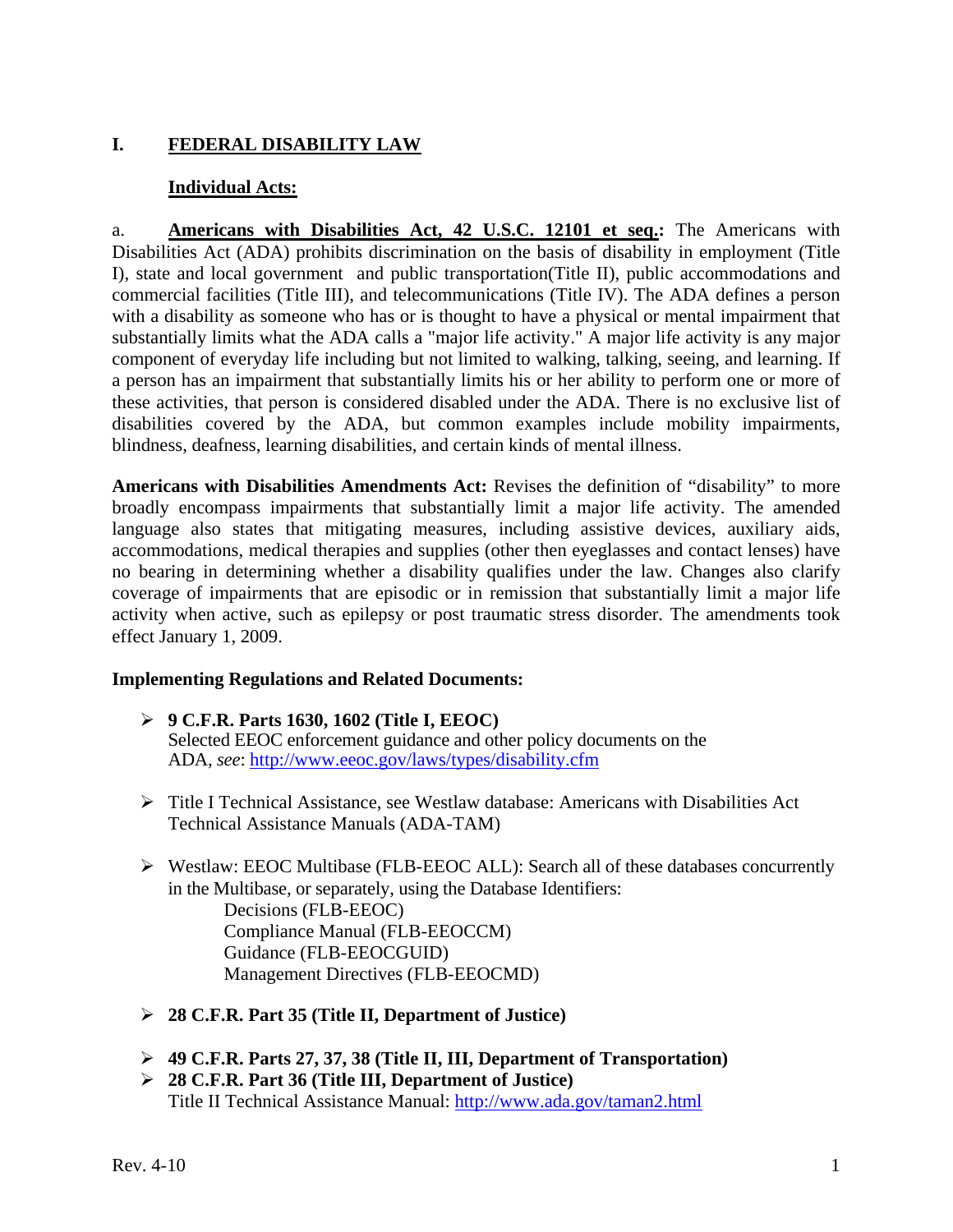Title III Technical Assistance Manual: http://www.ada.gov/taman3.html

# **47 C.F.R. 64.601 et seq. (Title IV, FCC)**

b. **Rehabilitation Act of 1973, 29 U.S.C. 701 et seq**.: prohibits discrimination on the basis of disability in programs conducted by Federal agencies, in programs receiving Federal financial assistance, in Federal employment, and in the employment practices of Federal contractors. The standards for determining employment discrimination under the Rehabilitation Act are the same as those used in title I of the ADA.

**i.** Section 501 of the Rehabilitation Act of 1973, as amended, 29 U.S.C. 791: requires affirmative action and nondiscrimination in employment by a Federal agencies of the executive branch.

**Implementing Regulations: 29 C.F.R. 1614.203** 

**ii. Section 503 of the Rehabilitation Act of 1973, as amended, 29 U.S.C. 793**: requires affirmative action and prohibits employment discrimination by Federal government contractors and subcontractors with contracts of more than \$10,000.

**Implementing Regulations: 41 C.F.R. Part 60-741** 

iii. Section 504 of the Rehabilitation Act of 1973, *as amended*, 29 U.S.C. 794: created and extended civil rights to people with disabilities. Section 504 has provided opportunities for children and adults with disabilities in education, employment and various other settings. It allows for reasonable accommodations such as special study area and assistance as necessary for each student. Each Federal agency has its own set of section 504 regulations that apply to its own programs. Agencies that provide Federal financial assistance also have section 504 regulations covering entities that receive Federal aid. Requirements common to these regulations include reasonable accommodation for employees with disabilities; program accessibility; effective communication with people who have hearing or vision disabilities; and accessible new construction and alterations. Each agency is responsible for enforcing its own regulations. Section 504 may also be enforced through private lawsuits. It is not necessary to file a complaint with a Federal agency or to receive a "right-to-sue" letter before going to court.

**Implementing Regulations:** 

Over 20 Implementing Regulations for federally assisted programs, including:

- **34 C.F.R. Part 104 (Department of Education)**
- **45 C.F.R. Part 84 (Department of Health and Human Services)**
- **28 C.F.R. 42.501 et seq.**  Over 95 Implementing Regulations for federally conducted programs, including:
- **28 C.F.R. Part 39 (Department of Justice)**

c. **Section 508 of the Rehabilitation Act of 1973, as amended 29 U.S.C. 794d**: Establishes requirements for electronic and information technology developed, maintained, procured, or used by the Federal government. Section 508 requires Federal electronic and information technology to be accessible to people with disabilities, including employees and members of the public. An accessible information technology system is one that can be operated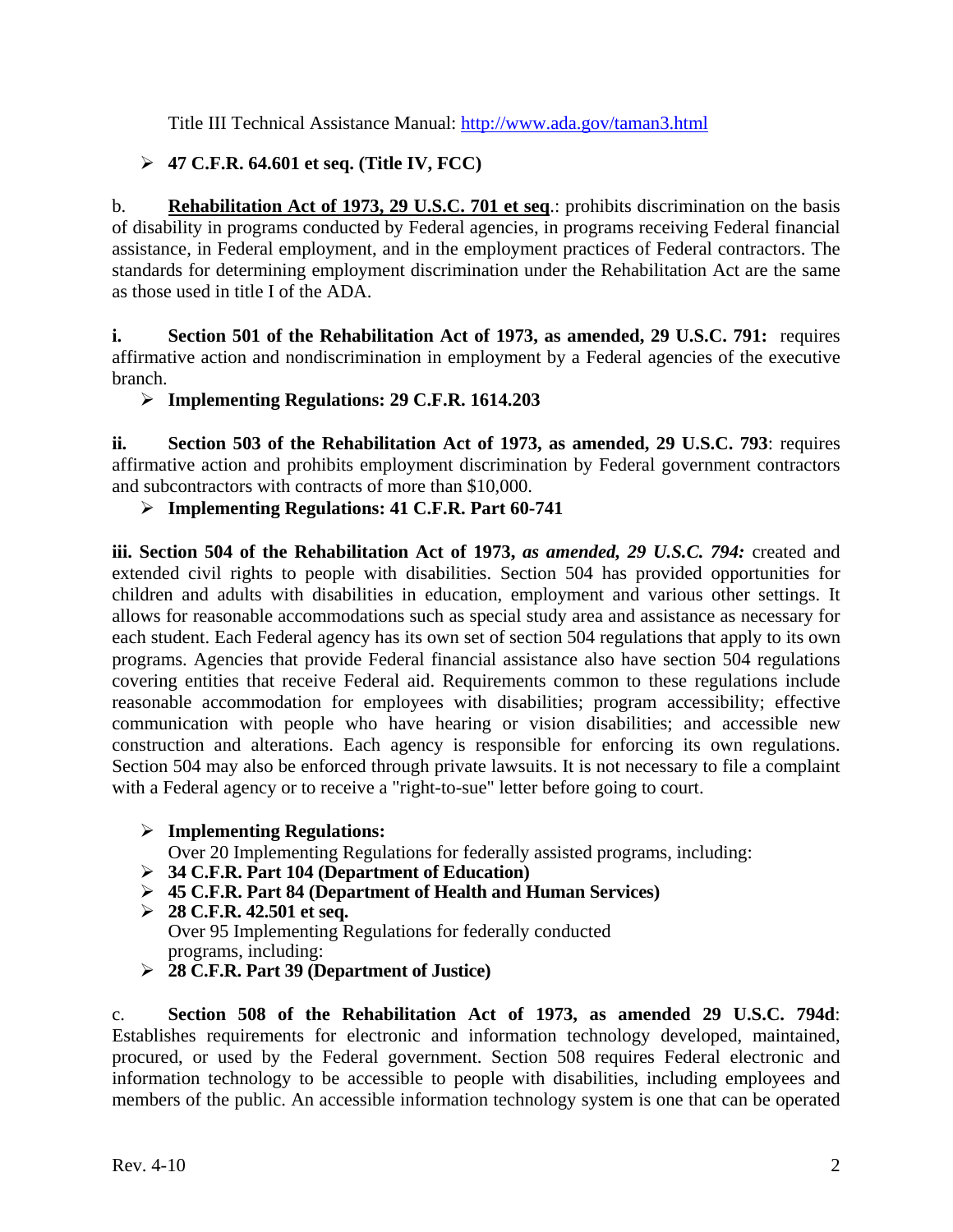in a variety of ways and does not rely on a single sense or ability of the user. For example, a system that provides output only in visual format may not be accessible to people with visual impairments and a system that provides output only in audio format may not be accessible to people who are deaf or hard of hearing. Some individuals with disabilities may need accessibility-related software or peripheral devices in order to use systems that comply with Section 508.

d. **Individuals with Disabilities Education Act 1990:** Governs how states and public agencies provide early intervention, special education, and related services to children with disabilities. It addresses the educational needs of children with disabilities from birth to age 21.

- **Individuals with Disabilities Education Act Amendments of 1997:** The definition of disabled children expanded to include developmentally delayed children between three and nine years of age. It also required parents to attempt to resolve disputes with schools and Local Educational Agencies (LEAs) through mediation, and provided a process for doing so. The amendments authorized additional grants for technology, disabled infants and toddlers, parent training, and professional development.
- **Individuals with Disabilities Education Act Reauthorization Act 2004 20 U.S.C. § 1400 et seq.:** Clarifies Congress' intended outcome for each child with a disability: students must be provided a Free Appropriate Public Education (FAPE) that prepares them for further education, employment and independent living.
- **Implementing regulations: 34 CFR Parts 300 & 301** For texts and a good analysis of the regulations, *see* Robert Silverstein's Commentary on Wrightslaw at: http://www.wrightslaw.com/idea/commentary.htm

# **Disability Related Case Law:**

- **Americans with Disabilities Cases, v. 1 (1974)** KF3469.A5 A45 (does not circulate) Citation form = 44 AD 899 (2003). Includes Cumulative Digest and Index.
- **Americans with Disabilities Cases** Westlaw database: AWD-CS Covers recent federal and state case law
- **BNA Americans with Disabilities Cases** Lexis database: BNA Americans with Disabilities Cases. Provides complete full-text coverage of cases arising under and related to the Americans with Disabilities Act (ADA), including all cases decided under the ADA, plus significant employment law cases decided under the Rehabilitation Act and related state disabilities laws.
- **BNA Labor & Employment Law Library: Americans with Disabilities Cases** (College of Law licensed database) http://www.law.syr.edu/lawlibrary/electronic/bna.asp
- **BNA Labor Relations Reporter: ADA cases** KF3365 .B879 (*see* volume 10 for disabilities cases). Westlaw database: BNAAD-CS A subset of the electronic labor and employment library described above.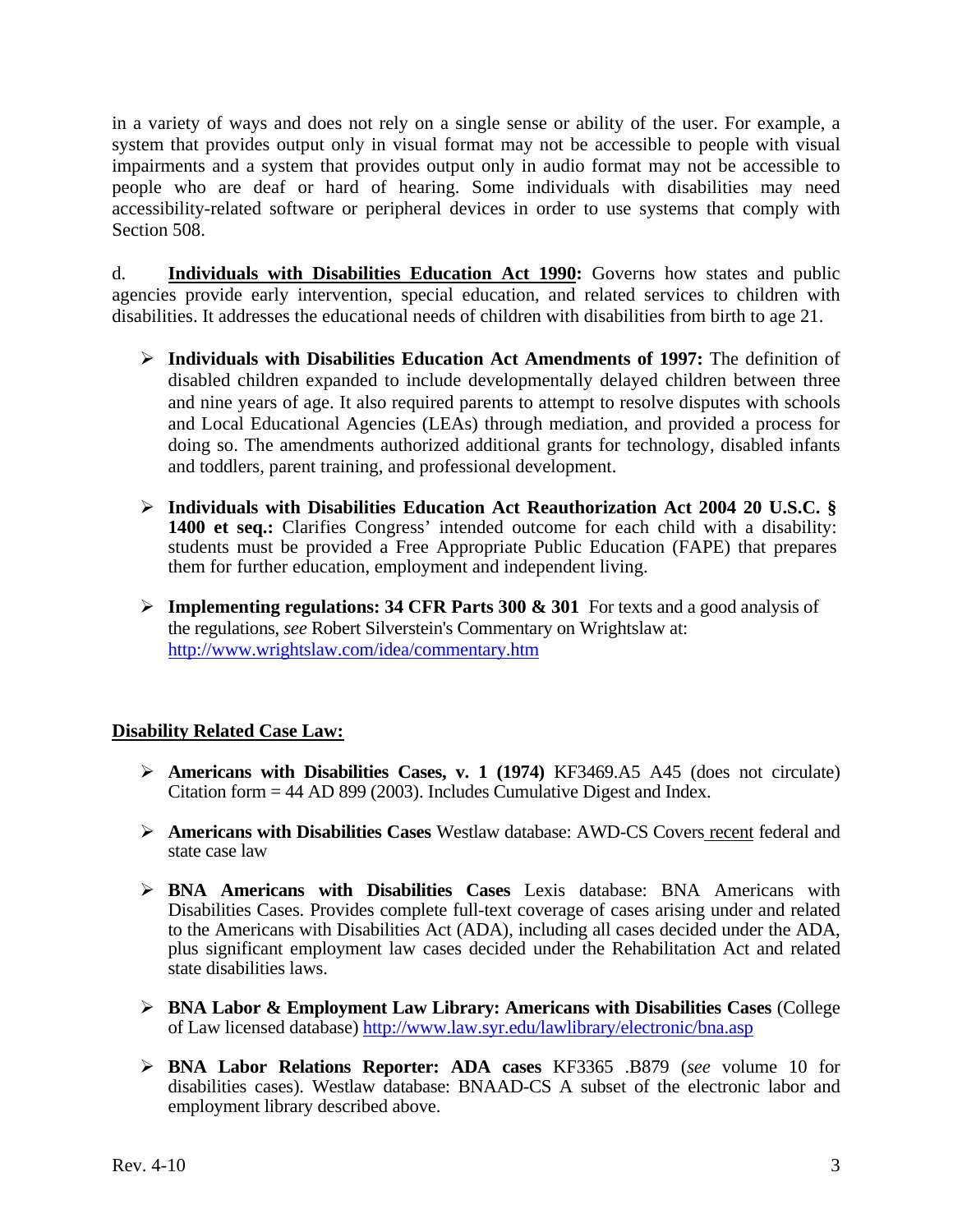- **Individuals with Disabilities Education Law Report** (current loose-leaf) KF4210.A6 E38 (does not circulate). Library has volume 18 - present. Issued bi-weekly. Includes a digest to cases.
- **National Disability Law Reporter** Lexis database: National Disability Law Reporter. Full text case law decisions covering a broad range of disability issues.
- **New York Workers' Compensation & Disability Cases (by state).** For NY cases, *see* Lexis Database: NY Workers Comp. & Disability Cases

## **II. New York State Legislation, Regulations & Related Sources**

- **New York State Constitution, Article I, §11 (Equal Protection)**
- **Civil Service Law § §55-a, 55-b and 55-c (State Employees)**
- **New York Executive Law §296 (Human Rights Law)**
- **Implementing Regulations: 9 N.Y.C.R.R. §465 9 N.Y.C.R.R. §466.1**
- **Posting of notices by employers 9 N.Y.C.R.R. §466.11**
- **Reasonable accommodation 18 N.Y.C.R.R. §303.1** Prohibition against discrimination in social services programs

#### *See also:*

- **New York State Division of Human Rights.** Human Rights documents include texts of NY law and regulations, court orders and other decisions, commissioner's orders, and press releases and reports. http://www.dhr.state.ny.us/
- **New York State Commission on Quality of Care and Advocacy for Persons with Disabilities** The commission is charged with a variety of investigatory, advocacy and educational activities relating to improving the quality of life for persons with disabilities. The web site describes the commission's programs and initiatives, including protection and advocacy programs, and provides access to NYS law and non-profit organizations. The commission has published a number of reports and studies. On the web site, click on "Publications/Videos/Webcasts" to access the documents and lists of media files. http://www.cqc.state.ny.us/
- **New York State Division of Housing & Community Renewal**  http://www.dhcr.state.ny.us/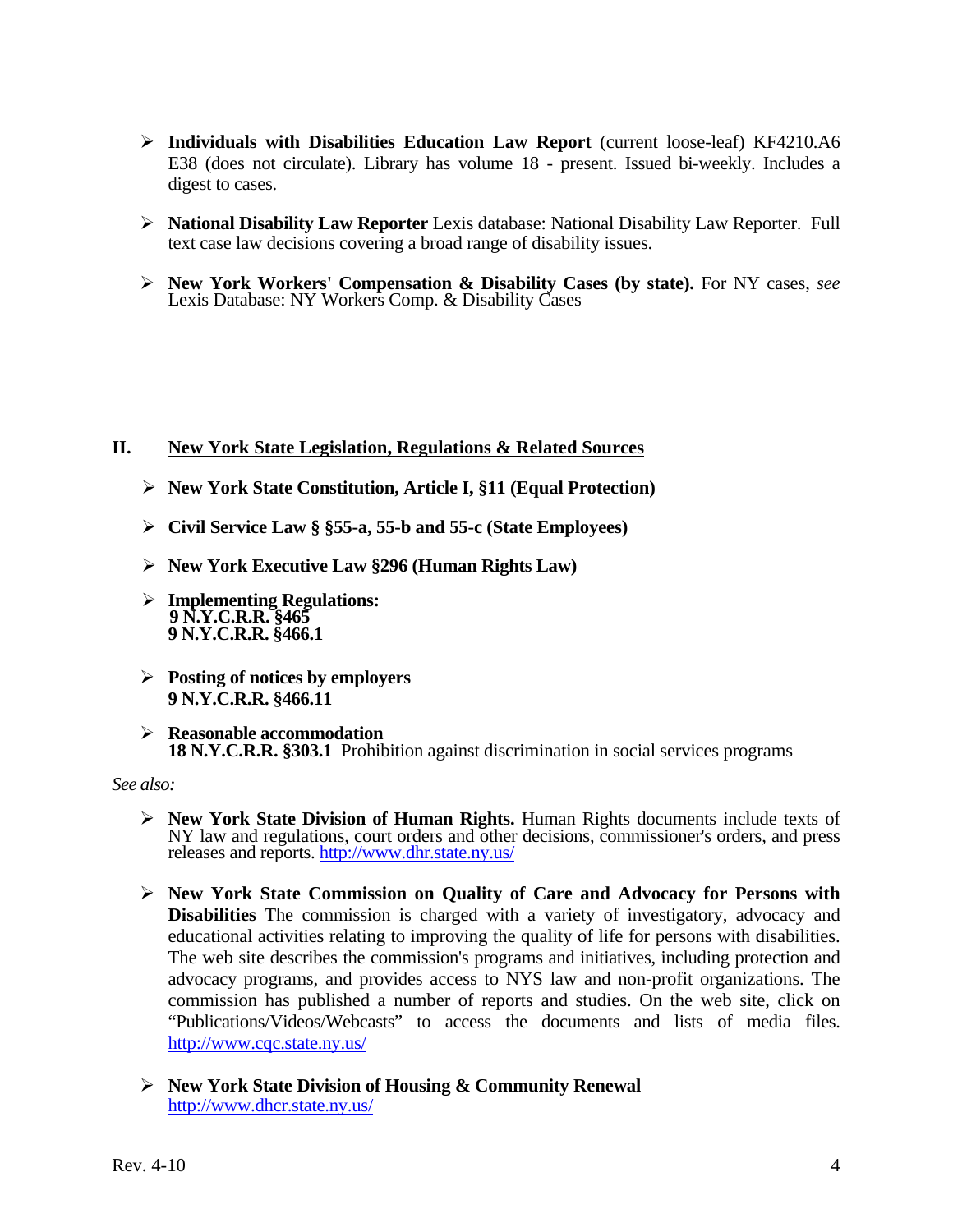**New York State Executive Law § 296 (Human Rights Law) Legislative History** Some legislative history information is included after the text of the Human Rights Law in the McKinney's Executive Law §296.

*See also:* 

 **H. Douglas Barclay Law Library Pathfinder: NYS Legislative History**  http://www.law.syr.edu/lawlibrary/electronic/researchguides.asp

## **Other States: Legislation**

- **Uniform Laws Annotated (West)** KF884.5 .U5
- **Uniform Duties to Disabled Persons Act** (adopted in Colorado, Louisiana, Minnesota, New Mexico, North Dakota, Ohio, and Oklahoma)
- **Uniform Veterans' Guardianship Act** (adopted in Arkansas, Colorado, Indiana, Kentucky, Louisiana, Missouri, North Carolina, Ohio, Oklahoma, Rhode Island, South Dakota, Tennessee, Vermont, Virgin Islands, Washington, and Wisconsin)
- **Monograph on state disability discrimination laws: with 50-state charts on employment, public services, public accommodations, housing, and education / ABA Commission on Mental and Physical Disability Law (2005)** College of Law Office of Clinical Programs .

## **III. SECONDARY SOURCES OF LAW**

#### **a. Treatises and Texts**

- **Americans with Disabilities Act Handbook, 4th ed. (2003)** KF3469 .P47 2003. Written primarily as a source for employers, this handout offers practical information on implementation of the ADA in the workplace.
- **BNA's Americans with Disabilities Act Manual** Monthly newsletter-style publication. Articles, references to cases, references to governmental activities and documents. Includes internal indexing. KF 3649.A15.
- **BNA's Employment Discrimination Report** Weekly newsletter style publication. Articles, references to cases. Searchable Electronic version (College of Law licensed database) Print: KF3464.A15 B58 (does not circulate) http://www.law.syr.edu/lawlibrary/electronic/bna.asp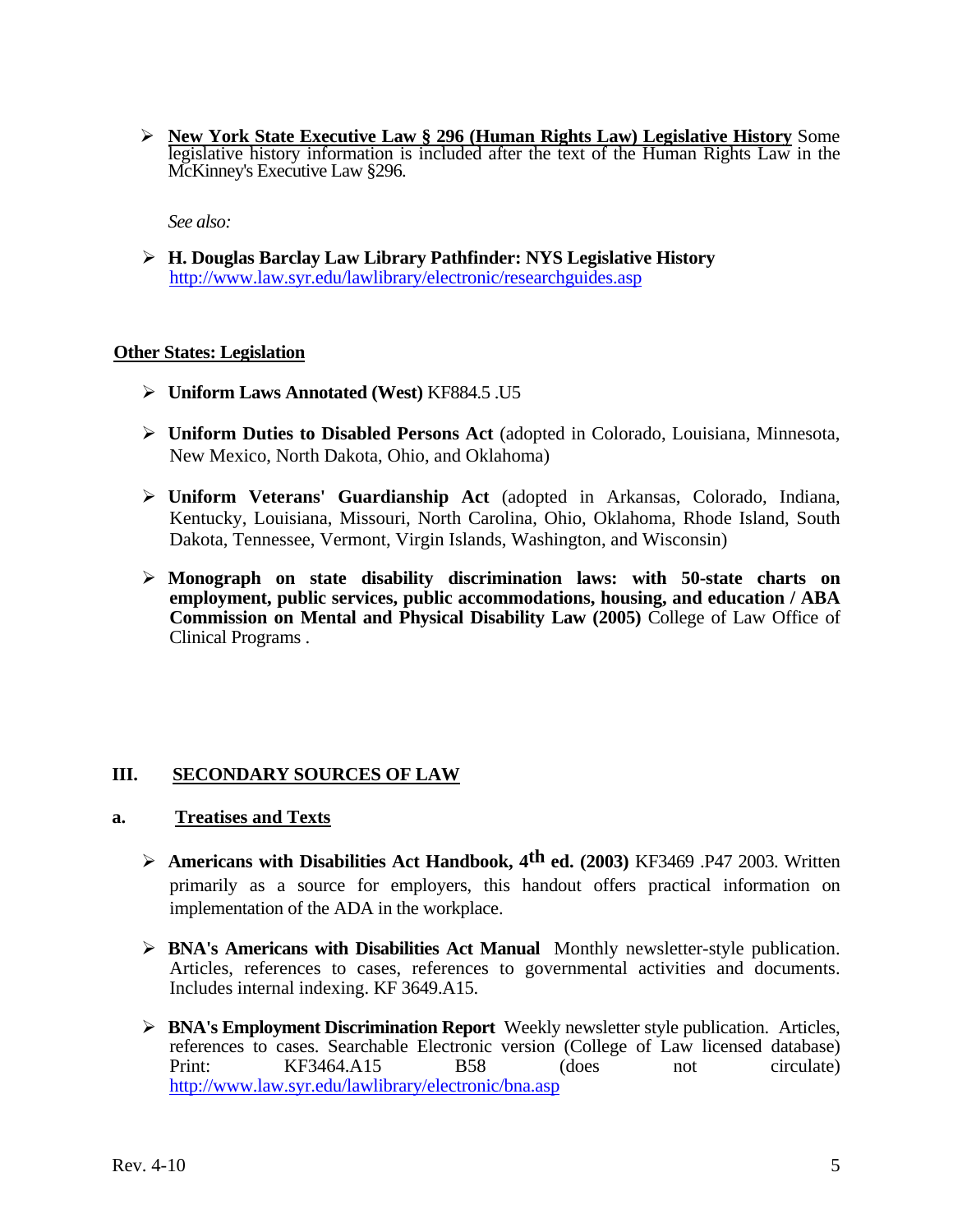- **\*(BNA) Labor and Employment Law Library Disability Law Analysis (SU COL Access)** http://www.law.syr.edu/lawlibrary/electronic/bna.aspx
- **Disability Civil Rights Law and Policy /** by Peter Blanck . c2004. KF480 .D57 2004
- **Disability Law Deskbook (last updated June 2008)** Provides an issue-by-issue discussion of the ADA. Analyzes on how the courts have resolved issues. Examines controversies and divergent opinions that exist in the interpretation of the Act. KF 3469.A75 F34 2000. Westlaw database: PLIREF-DISLAW.
- **Federal Disability Law in a Nutshell, 3rd edition (2004)** Reserve, KF480.Z9 T83 2004
- **Legal rights of persons with disabilities** / by Bonnie P. Tucker, Bruce A. Goldstein KF4210 .T83 1991- (with supplements)
- **Mental and Physical Disability Law Reporter (current loose-leaf)** Summaries of key federal and state disability law cases. Summaries of federal and state legislation and regulations. Articles and news stories. Westlaw Database: MPHYDRL (online version contains selected information only) c.1 Law - Office of Clinical Programs c.2 Law Library - Floor 2 - Law Reviews
- **National Disability Law Reporter c1990-** In the print version, there are binders on: [1] Current decisions [2] Statutes/regulations [3] Highlights, indexes, tables [4] Decisions "Updated 24 times per year through biweekly supplements; periodic special reports are also issued." Lexis database: National Disability Law Reporter (DLTR) [cases only].
- **Understanding disability law** Mark Weber (2007) Reserves KF480.Z9 W43 2007
- **Americans with Disabilities: Practice and Compliance Manual** WESTLAW database: AMDISPCM

## **b. Westlaw Resources**

#### **Westlaw: Disabilities Law Topical Databases**

Education Law: First Amendment, Due Process and Discrimination (EDULAW) Texts & Periodicals (AWD-TP) [journals, treatises & practice tools] Americans With Disabilities: Practice and Compliance Manual (AMDISPCM) Americans with Disabilities Act Technical Assistance Manuals (ADA-TAM) Public Accommodations Under the Americans With Disabilities Act (ADA-PUBACC)

#### **Disability Law Compliance Manual** DLCM

Addresses topics under ADA Title I addressing employment of the disabled, and ADA. Title III, addressing public accommodations. Appendices contain relevant federal statutes and regulations, agency interpretive guidelines and positions, and forms.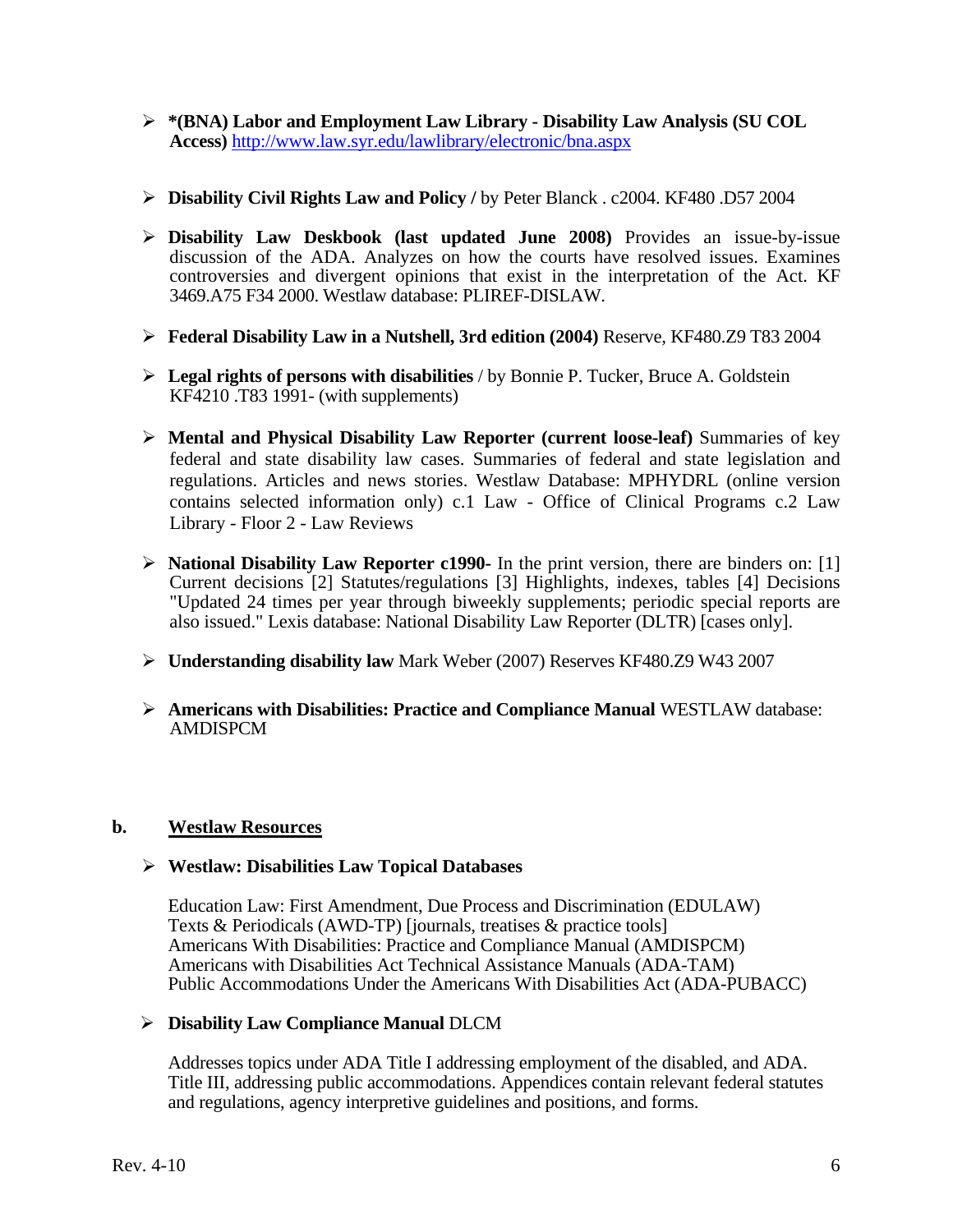**ABA Disability Law Texts**: ABA-DIS. Five disability law texts and one periodical published by the American Bar Association Commission on Mental and Physical Disability Law, including:

ADA and People With Mental Illness: A Resource Manual for Employers (ABA-DISMAN) Into the Jury Box: A Disability Accommodation Guide for State Courts (ABA- DISJURY) Mental Disabilities and the Americans with Disabilities Act: A Practitioner's Guide to Employment, Insurance, Treatment, Public Access and Housing (ABA-DISGUIDE) Mental Disability Law: A Primer (ABA-DISPRIME) Regulation, Litigation and Dispute Resolution Under the Americans with Disabilities Act: A Practitioner's Guide to Implementation (ABA-DISIMPL) ABA Mental and Physical Disability Law Reporter (MPHYDLR)

#### **IV. Secondary Sources about Specific Topics within Disability Law**

#### **a. Employment Discrimination**

- **Disability Discrimination in Employment Law / Robert Burgdorf (1995)** KF 3469 .B8 1995
- **Employment Discrimination, 2nd edition / Larson (current loose-leaf)** KF 3464.L37
- **Employment Discrimination Law and Practice, 2nd edition (2004)** KF3464 .L4862 2004
- **Employment Litigation in New York (2001 )** KFN5572 .E48 2001
- **Disability Discrimination in the Workplace** Westlaw database: DISDW

#### **b. Mental Disability**

- **Mental and Physical Disability Law Reporter** Westlaw Database: MPHYDRL (online version contains selected information only)
- **Mental Health and Disability Law in a Nutshell**  KF3828.Z9 H47 1997
- **ABA Disability Law Texts** Westlaw:

ADA and People With Mental Illness: A Resource Manual for Employers (ABA-DISMAN) Mental Disabilities and the Americans with Disabilities Act: A Practitioner's Guide to Employment, Insurance, Treatment, Public Access and Housing (ABA-DISGUIDE) Mental Disability Law: A Primer (ABA-DISPRIME)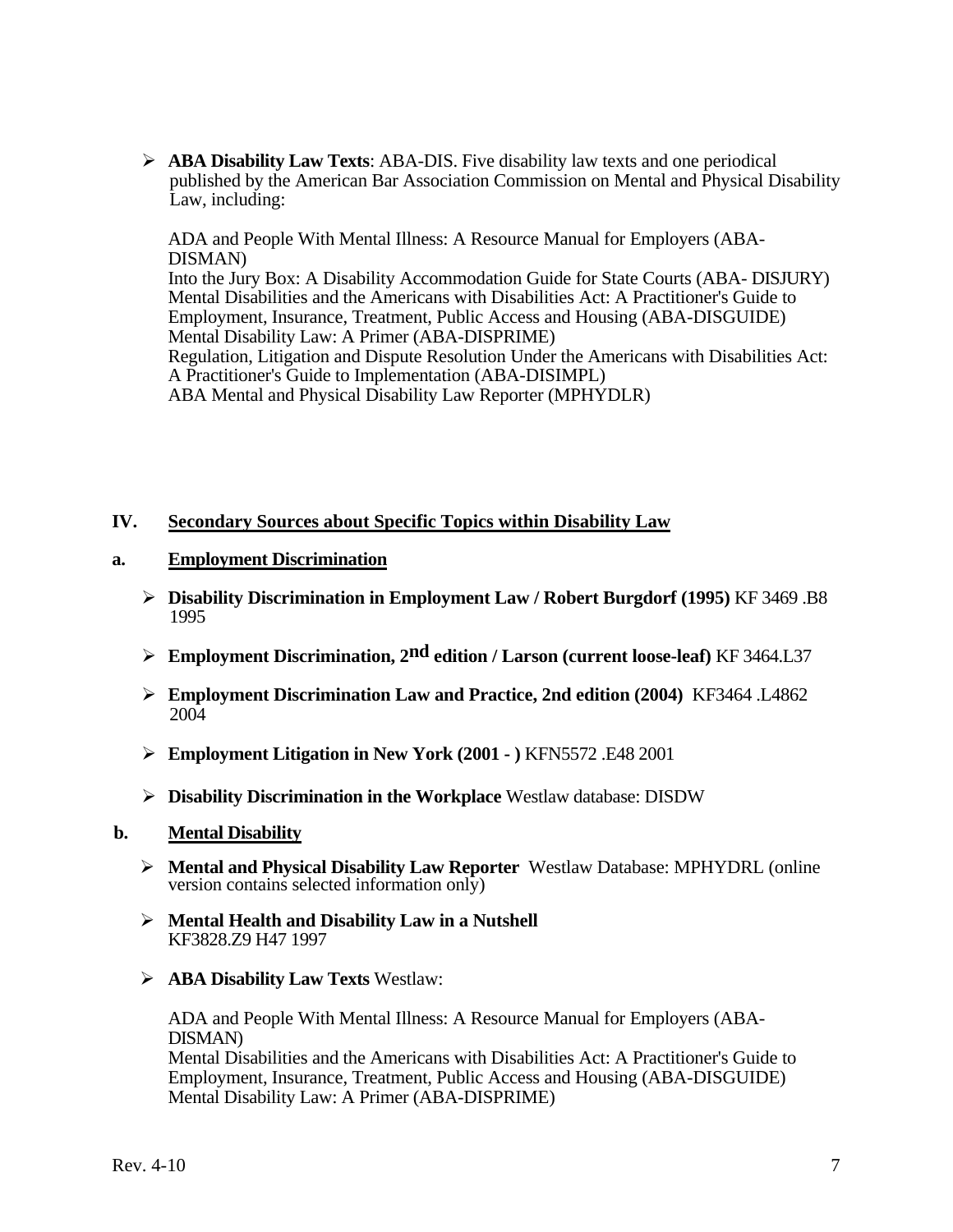ABA Mental and Physical Disability Law Reporter (MPHYDLR)

## **c. Social Security - Disability Benefits**

- **Social Security Disability Claims: Practice and Procedure (2003-)** KF3649 .R87
- **Social Security Disability: Law and Procedure in Federal Court (2008)** Carolyn A. Kubitschek**.** KF3649 .K83

## **d. Special Education**

- **Complete OSEP Handbook, 2nd ed. (2007-)** KF4209.3 .P58
- **Free Appropriate Public Education: The Law and Children with Disabilities, 7th ed. (2007)** Bird-4th Floor KF4210 .T87 2007
- **The Individuals with Disabilities Education Act (IDEA) / Ian O. Javier, editor (2005)**  KF4210 .I53 2005
- **Individuals with Disabilities Education Act (IDEA): Background and Issues (2004)**  KF4210 .J668 2004
- **Individuals with Disabilities Education Law Report (current loose-leaf)** KF4210.A6 E38 Library has v. 18-; Cumulated digest & tables, v. 16-19-
- **The Law and Special Education, 2nd edition (2006)** / Yell, Mitchell KF 4210 .Y45
- **Special Education Law / Latham (2008)** KF4209.3 .L38 2008
- **Special Education Law, 3rd. ed (2000)** / Rothstein, Laura, Bird Library at: KF4210 .R68 2000 Among the most frequently cited treatises.
- **Special Education Law, 2nd. ed. (2001)** / Guernsey, Thomas and Kathe Klare, KF4210 .G84 2001
- **Students with Disabilities and Special Education Law (2007)** KF 4210 .H36
- **Education Law: First Amendment, Due Process and Discrimination** Westlaw Database: EDULAW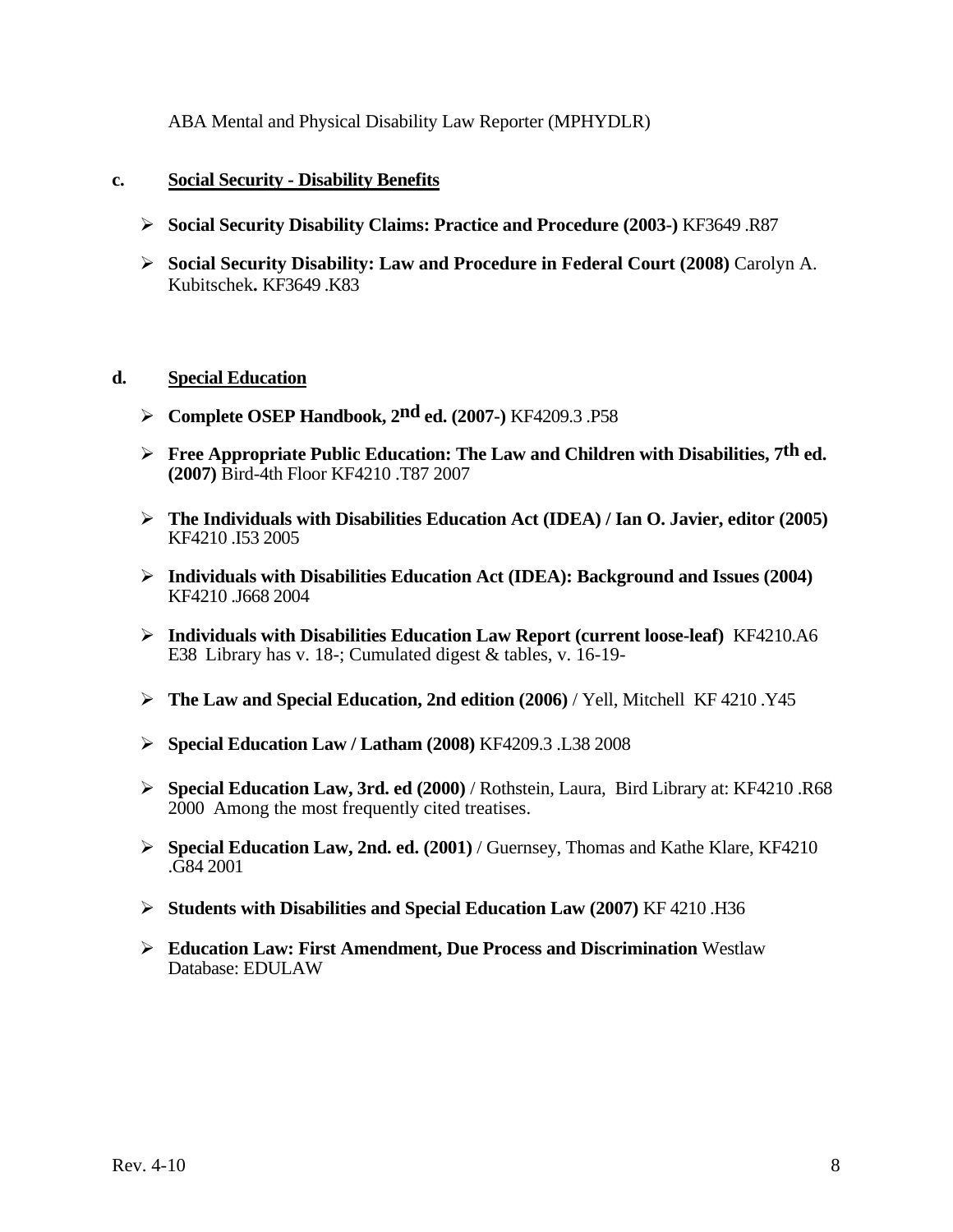## **V. ONLINE SOURCES**

**a. Online Databases** The sources in this section are searchable databases of full-text (or abstracted) research materials, which may include articles, reports, papers, conference proceedings, documents and other published or non-published works.

#### **Databases Available at Syracuse University (Access restrictions apply)**

http://metalib4.exlibrisgroup.com:8337/V/?func=find-db-1

- **Education Full-Text** Provides indexing of periodicals and yearbook articles of at least one column in length and dating from 1983 or later, abstracting of those dating from Jan. 1994, Select full text of those dating from Jan. 1996. Also covers English language books published after 1994. Topical coverage includes adult education, arts, athletics, library science, prayer in schools, parent- teacher relations, secondary education, government funding, *special education*.
- **ERIC (Education Research Information Center), 1966-** Contains annotated references to nonjournal material issued in the monthly Resources in Education (RIE) and to journal articles issued in the monthly Current Index to Journals in Education (CIJE).
- **JSTOR** Full-text archive of scholarly publications in mathematics, science, and the social sciences.
- **Public Affairs Information Service International (PAIS International)** Full-text or bibliographic information. Links to SU Library e-journals. Covers national and international public policy and social issues. The database covers over 1600 periodicals and journals, as well as books, directories, reports, and government documents.
- **PAIS Archive** Full-text or bibliographic information the area of public affairs. Links to SU Library e-journals. Retrospective database of the above, covering 1937 to 1976.
- **Social Sciences Abstracts, 1983-** Full-text or bibliographic information. Links to SU Library e-journals. English-language articles in the area of social sciences, including political science, social policy, and law. Substantial listings of international, comparative and foreign disability topics.

#### **b. Other Online Databases:**

 **CIRRIE Database of International Rehabilitation Research.** CIRRIE is a searchable database at the University of Buffalo which indexes more than 5000 sources, some of which include abstracts or links to the full text of material. The search functionality is flexible, and allows users to select broad, narrow or related search terms from a detailed thesaurus, and to specify geographical region, language, or year of publication of materials. http://cirrie.buffalo.edu/index.html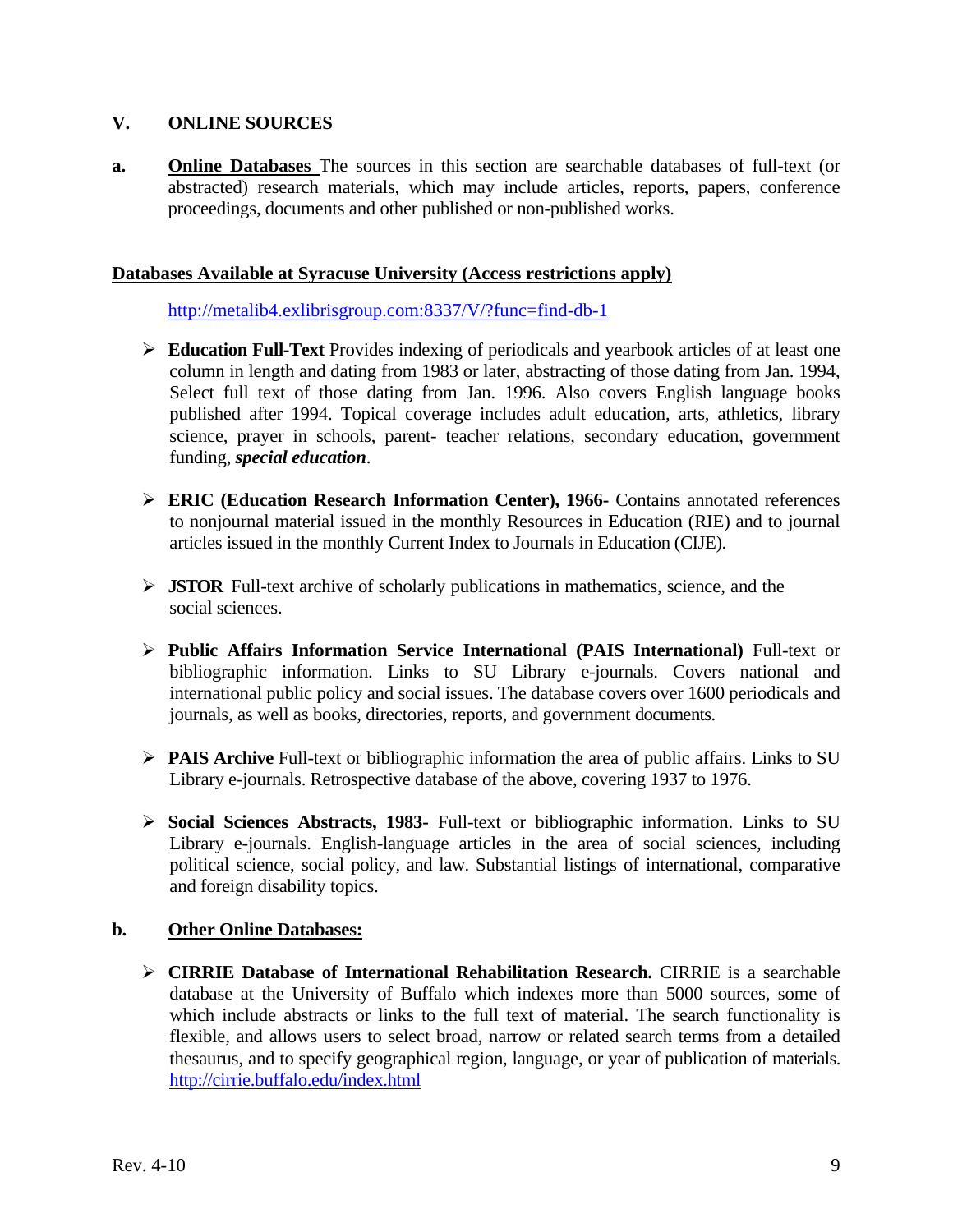- **National Center for the Dissemination of Disability Research** The Center is a repository of systematic reviews of research studies on disability and rehabilitation topics. A 'systematic review" is a review of primary research publications on specific topics. Some of the materials are available free-of-charge in full-text. For others, a fee may apply. Ask a librarian for assistance with obtaining fee-based materials. http://www.ncddr.org/
- **National Dissemination Center for Children with Disabilities (NICHCY) Research Center.** Access to research reports and links to documents on issues concerning children with disabilities. http://www.nichcy.org
- **National Rehabilitation Information Center (NARIC) Databases** There are more than 70,000 items listed in three databases, some addressing international, comparative and foreign disability-related information. You can search all databases concurrently, or you can search in any of the following individual databases: http://www.naric.com/research/
- **Social Science Research Network (SSRN) Legal Scholarship Network Disability Law** Disability Law is a SSRN 'journal' edited by Professors Kanter and Schwartz for the SU COL Disability Law and Policy (DLP) Program. It contains "abstracts of papers, forthcoming articles, and recently-published articles and reviews which address issues of domestic, comparative, and international disability law and policy and disability studies, including issues related to mental health and mental disability law and policy. The Journal addresses legal issues, legislation, policy and a critical examination of disability as part of diversity in the US and in other societies throughout the world." www.ssrn.com

## **c. World Wide Web Portals:**

- **Syracuse University College of Law: Disability Law & Policy Program Research and Resources** http://www.law.syr.edu/academics/centers/dlp/disabilitylawlinks.aspx
- **ABA Commission on Mental and Physical Disability Law** Selection of recent United States Supreme Court decisions. Extensive links to government, organizational and professional sources. http://www.abanet.org/disability/home.html
- **Disability Resources Links** Syracuse University Center on Disabilities, Law & Human Policy Wide-ranging collection of links grouped by category. http://disabilitystudies.syr.edu/resources/otherdisabilityresources.aspx
- **"Internet Resources Concerning People with Developmental Disabilities"** Syracuse University Center on Disabilities, Law and Human Policyhttp://thechp.syr.edu/internet.html
- **Law, Health Policy and Disability Center (University of Iowa)** The Center concentrates on public policy and its impact on persons with disabilities, with an emphasis on employment, self-determination and self-sufficiency. Site includes disability law news, recent articles in health/disability policy. http://disability.law.uiowa.edu/
- **International Disabilities/Human Rights Web Resource** Syracuse University College of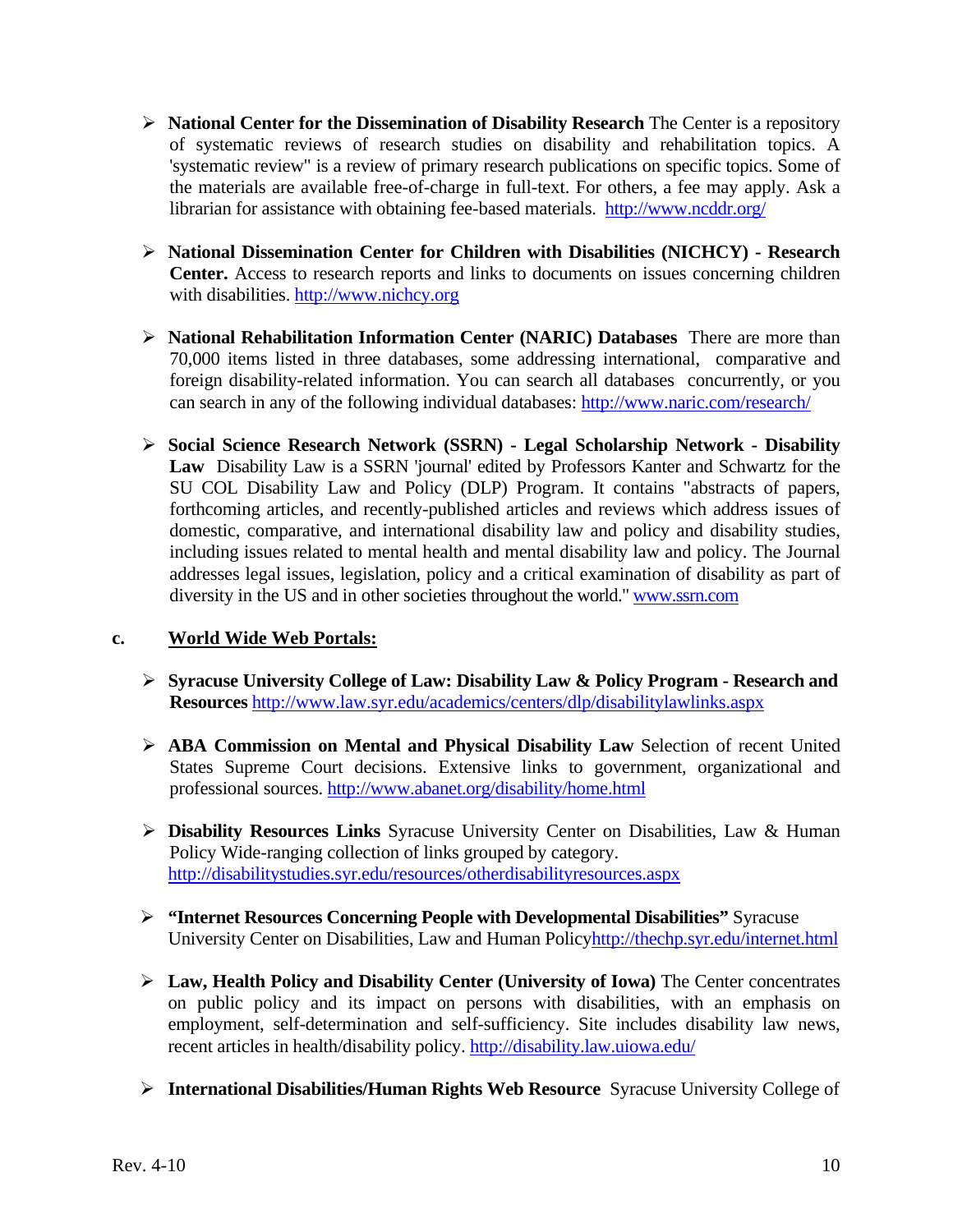Law and Barclay Law Library http://www.law.syr.edu/lawlibrary/electronic/humanrights.asp

- **Wrightslaw (Special Education Law)** Thousands of articles, cases, and resources about various topics in special education law. http://www.wrightslaw.com/
- **d. Federal Government Agency Websites** Government web sites are excellent online sources for interpreting current law including: pending and final rules, proposed changes to rules, guidance and technical assistance documents, news, and links to relevant sources.

Gateway to the federal government's disability-related information and resources. Directory of government web links relevant to people with disabilities, their families, employers, service providers and other community members. http://www.disability.gov/

## *Individual Agencies and Offices*

- **Equal Employment Opportunity Commission** http://www.eeoc.gov
- **National Council on Disability** The Council is an independent federal agency making recommendations to the President and Congress on issues affecting Americans with disabilities. The Council is currently working on a series of reports focusing on universal design in information and assistive technology; consumer oriented/directed health care; long-term health care; and effective return-to-work strategies. http://www.ncd.gov/
- **United States Department of Education. National Institute on Disability and Rehabilitation Research (NIDRR).** NIDRR is part of the U.S. Department of Education's Office of Special Education and Rehabilitation Services. The web site has current and archived reports and papers on specific issues and NIDRR initiatives, as well as links to related resources. http://www.ed.gov/about/offices/list/osers/nidrr/index.html
- **United States Department of Education. Office of Special Education and Rehabilitation Services** http://www.ed.gov/about/offices/list/osers/osep/index.html
- **United States Department of Health and Human Services. Office on Disability**  http://www.hhs.gov/od/
- **United States Department Of Housing & Urban Development (HUD): Office of Fair Housing and Equal Opportunity. Disability Rights and Resources**  http://www.hud.gov/offices/fheo/disabilities/index.cfm
- **United States Department of Justice: ADA Homepage**  http://www.usdoj.gov/crt/ada/adahom1.htm
- **United States Department of Labor: Office of Disability and Employment Policy**  http://www.dol.gov/odep/
- **United States Department of Veterans Affairs** http://www.va.gov/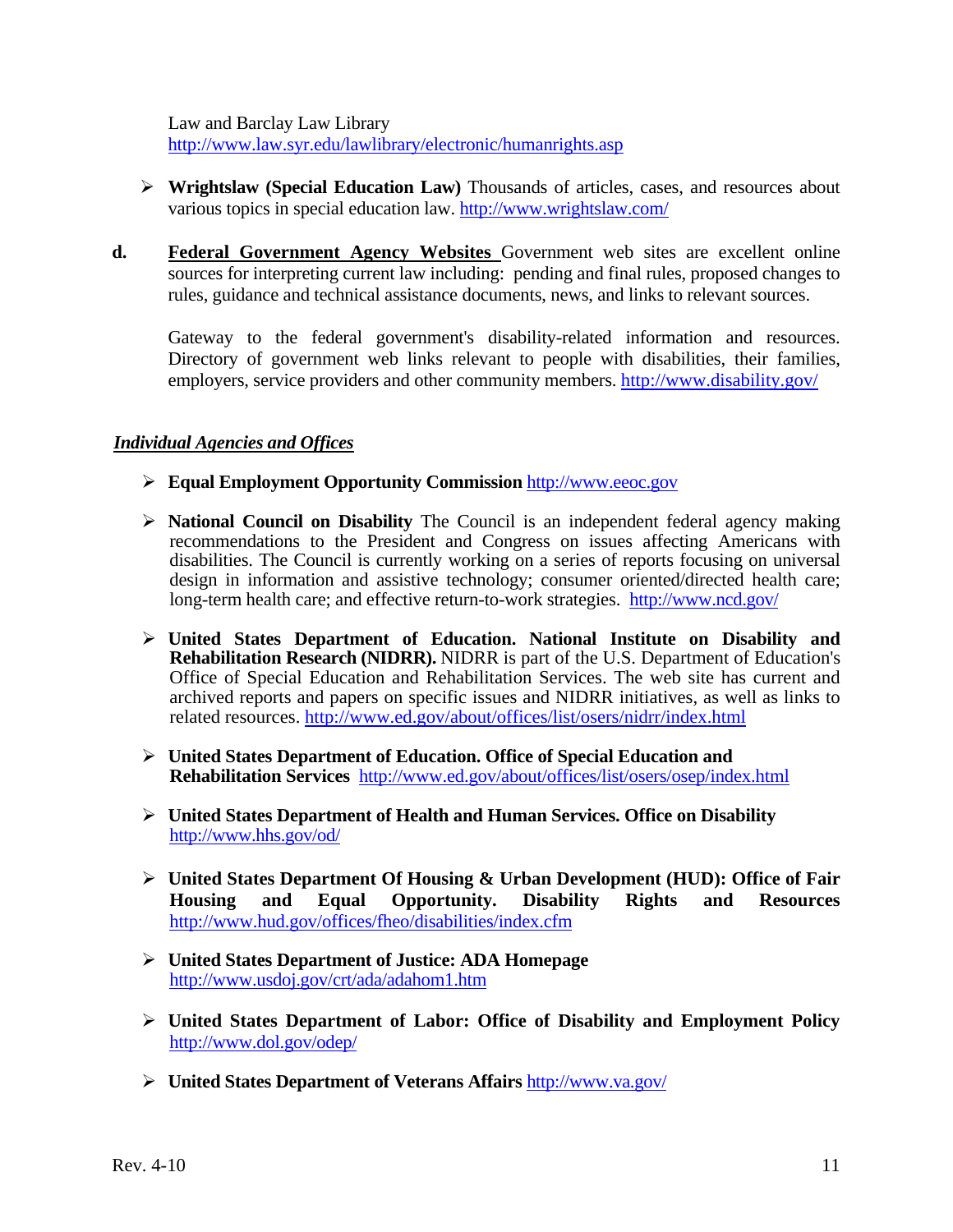**United States Social Security Administration: Disability Benefits**  http://www.ssa.gov/pgm/links\_disability.htm

#### **e. National Disability Statistics**

- **Disability Statistics. Cornell Labor Relations Institute** National statistics from several sources on the prevalence of disability and the employment, income, and poverty status of people with disabilities. http://www.ilr.cornell.edu/edi/disabilitystatistics/
- **Disability Statistics Center. University of California at San Francisco**  http://dsc.ucsf.edu/main.php?name=finding\_data

"The Disability Statistics Center produces and disseminates policy-relevant statistical information on the demographics and status of people with disabilities in American society. The Center's work focuses on how that status is changing over time with regard to employment, access to technology, health care, community-based services, and other aspects of independent living and participation in society."

## **VI. Finding Tools**

- a. **Bibliographies and Web Resource Lists: A Selection** Bibliographies are collections of sources prepared by experts in a particular field. Many are annotated (i.e., contain brief descriptions). Bibliographies can save you time and expand your research horizons. In addition to the selections below, look for bibliographies and lists of cited works at the end of book chapters, in book appendixes, and at the end of journal articles.
	- **Disability Awareness: a Selected Bibliography (2003)** National Library Service for the Blind and Physically Handicapped, Library of Congress Bird-Govt Info-USA, 3rd Floor LC 19.11: D 63
	- **Education for the Handicapped: Mainstreaming and Discrimination (1987)**  KF4210.A1 W37 1987
	- **Encyclopedia of Disability (2006), vols. 1- 5** Reference HV1568 .E52 2006
	- **Bibliography of Law Review Articles on Disability Law** (Professor E. Ann Pucket, Director of the Law Library and Professor of Law, University of Georgia, n.d.) http://www.law.uga.edu/cgi-bin/faculty/new\_disdb/dynddb.pl
	- **Disability Bibliography: AboutDisability.com** A current list of resources that includes a number of non-scholarly sources, including personal stories, movies, web sites, that emphasize empowerment of persons with disabilities. emphasize empowerment of persons with http://www.aboutdisability.com/bib.html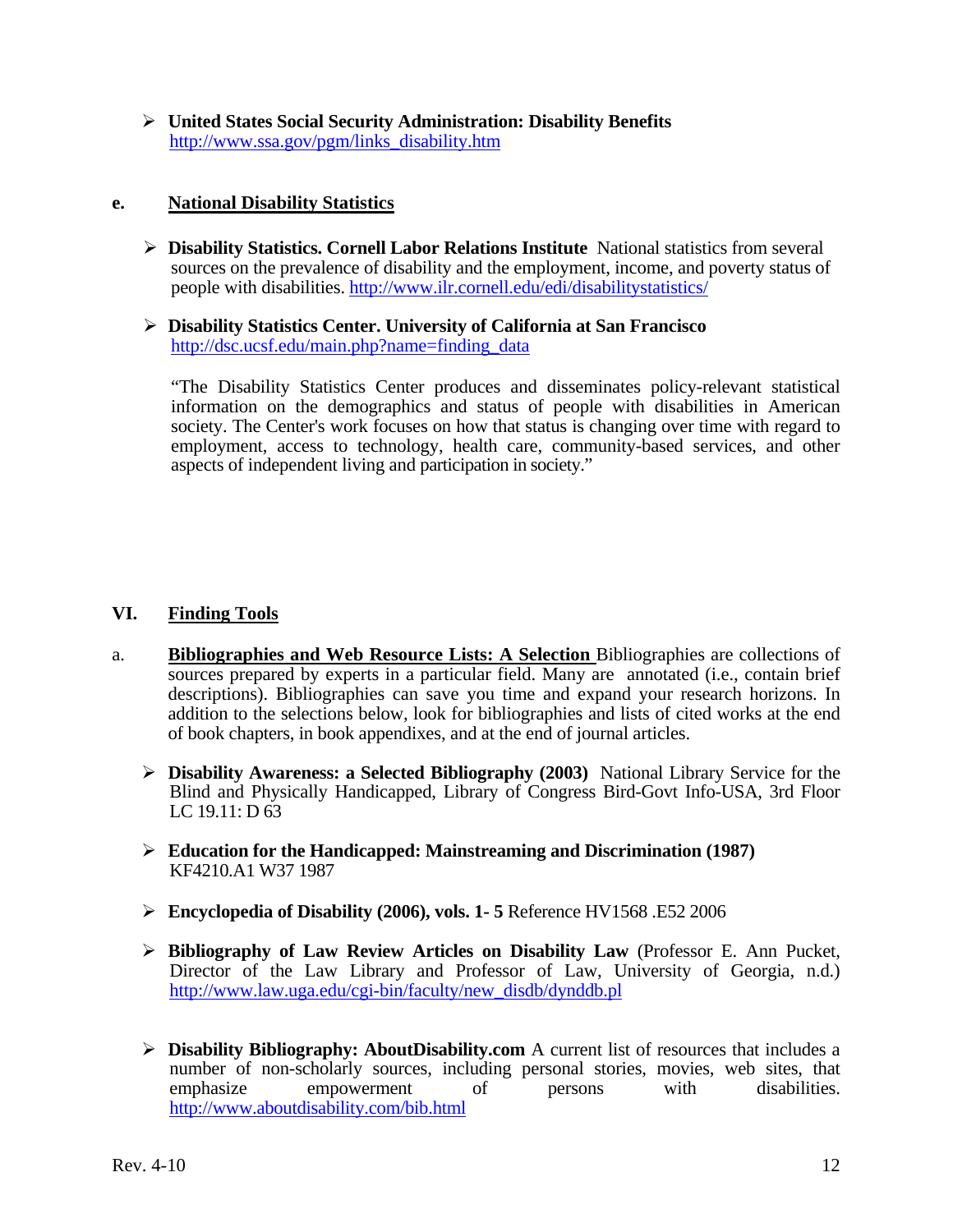- **Selected Bibliography of Resources on Disability Studies, Syracuse University School of Education, Center on Human Policy**  http://disabilitystudies.syr.edu/resources/bibliography.aspx
- **Law and Mental Disability. Washburn University School of Law**  http://www.washlaw.edu/subject/mental.html
- **Disability Studies in the Academic Mainstream: A Bibliography of Disability Studies Journal Articles in Generic/Non-Disability Periodicals, Syracuse University, School of Education, Center on Human Policy** Compiled by Rachel Zubal-Ruggieri http://disabilitystudies.syr.edu/resources/DSinAcademicMainstream.aspx
- **Women and Disability: An Annotated Bibliography**. **Syracuse University Center on Human Policy, Law and Disabilities Studies** Edited by Rachel Zubal-Ruggieri with contributions by Mia Feldbaum, Beth Ferri, Perri Harris, Arlene Kanter, Zach Rossetti, Bonnie Shoultz, Steve Taylor, Rannveig Traustadottir, and Pam Walke http://disabilitystudies.syr.edu/resources/womenanddisability.aspx

## **b. Additional Research Guides**

- **Who Qualifies as "Regarded as Having an Impairment" for Employment Under the Definition of Disability in the ADA? : A Research Guide Library Reserves: Listed under** Schwartz/Lowry. Includes in-depth discussion of relevant sources.
- **Disability Law Research Guide (Georgetown Law Library)**  http://www.ll.georgetown.edu/guides/disabilitylaw.cfm
- **Guide to Disability Law. Southwest ADA Center** "[A] general primer on the various federal laws that impact the lives of people with disabilities. The guide also provides resources and contact information for the federal agencies responsible for enforcing the legislation." http://www.dlrp.org/html/guide\_to/index.html
- Wendy Scott, *Guide to Sources in International and Comparative Disability Law*, 34 SYRACUSE J. INT'L L. & COM. 621 (2007).

## **VI. APPENDIX**

## **a. Other Relevant Federal Legislation**

 **Air Carrier Access Act, 49 U.S.C. 41705:** Prohibits discrimination in air transportation by domestic and foreign air carriers against qualified individuals with physical or mental impairments. **Implementing regulations: 14 C.F.R. Part 382**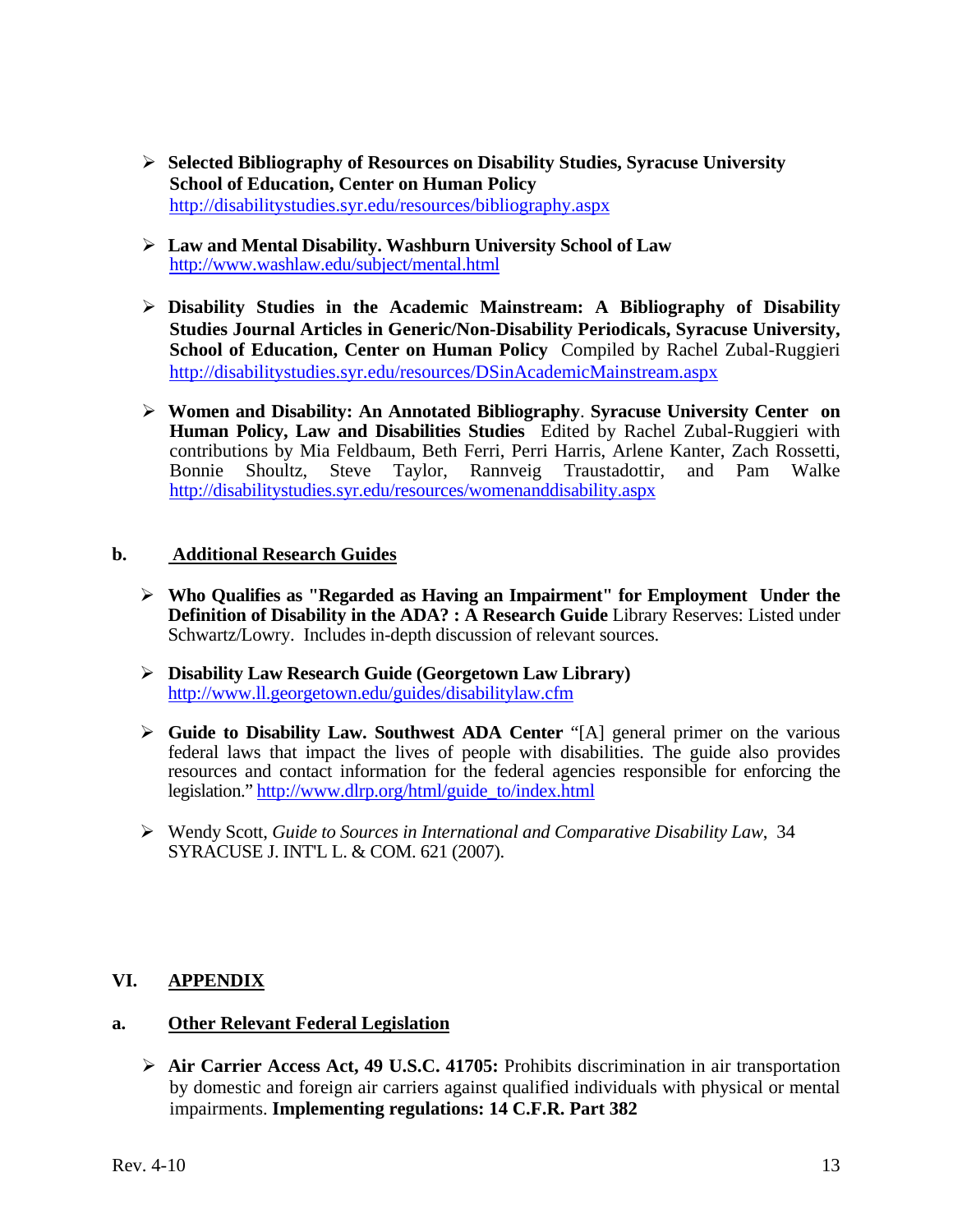- **Architectural Barriers Act (ABA) of 1968, 42 U.S.C. 4151 et seq.:** Requires access to facilities designed, built, altered or leased with federal funds. **Implementing Regulations: 41 C.F.R. Subpart 101-19.6**
- **Architectural and Transportation Barriers Compliance Board Regulations and Guidelines**. **36 C.F.R. 1191 et seq.:** These regulations are guidelines for accessibility standards for new construction and alterations in places of public accommodation and commercial facilities
- **Civil Rights Act of 1964, 42 U.S.C. 2000a et seq.:** Prohibits discrimination based on race, religion, sex, national origin, and other characteristics.
- **Civil Rights of Institutionalized Persons Act, 42 U.S.C. 1997 et seq.** : Authorizes the U.S. Attorney General to investigate conditions of confinement at state and local government institutions such as prisons, jails, pretrial detention centers, juvenile correctional facilities, publicly operated nursing homes, and institutions for people with psychiatric or developmental disabilities
- **Electronic and Information Technology Accessibility Standards, 36 C.F.R. Part 1194:** Section 508 of the Rehabilitation Act requires access to electronic and information technology procured by Federal agencies
- **Fair Housing Amendments Act of 1988, 42 U.S.C. 3601 et seq.:** Expanded coverage to include persons with disabilities. **Implementing Regulations: 24 C.F.R. Parts 100 et seq.**
- **Telecommunications Act of 1996, 47 U.S.C. 255:** Section 255 of the Act requires telecommunications products and services to be accessible to people with disabilities
- **United States Access Board. ADA & ABA Accessibility Guidelines & Standards :**  http://www.access-board.gov/gs.htm
- **Voting Accessibility for the Elderly and Handicapped Act, 42 U.S.C. § 1973 et seq.:**  This Act requires polling places across the United States to be physically accessible to people with disabilities for federal elections.

#### **b. Legislative Histories for Federal Acts**

- i. **Americans with Disabilities Act:**
	- **Disability law in the United States: a legislative history of the Americans with Disabilities Act** KF 3469. R43 1992 (6 volumes, does not circulate)
	- **Arnold & Porter Legislative Histories: ADA** Westlaw database: ADA-LH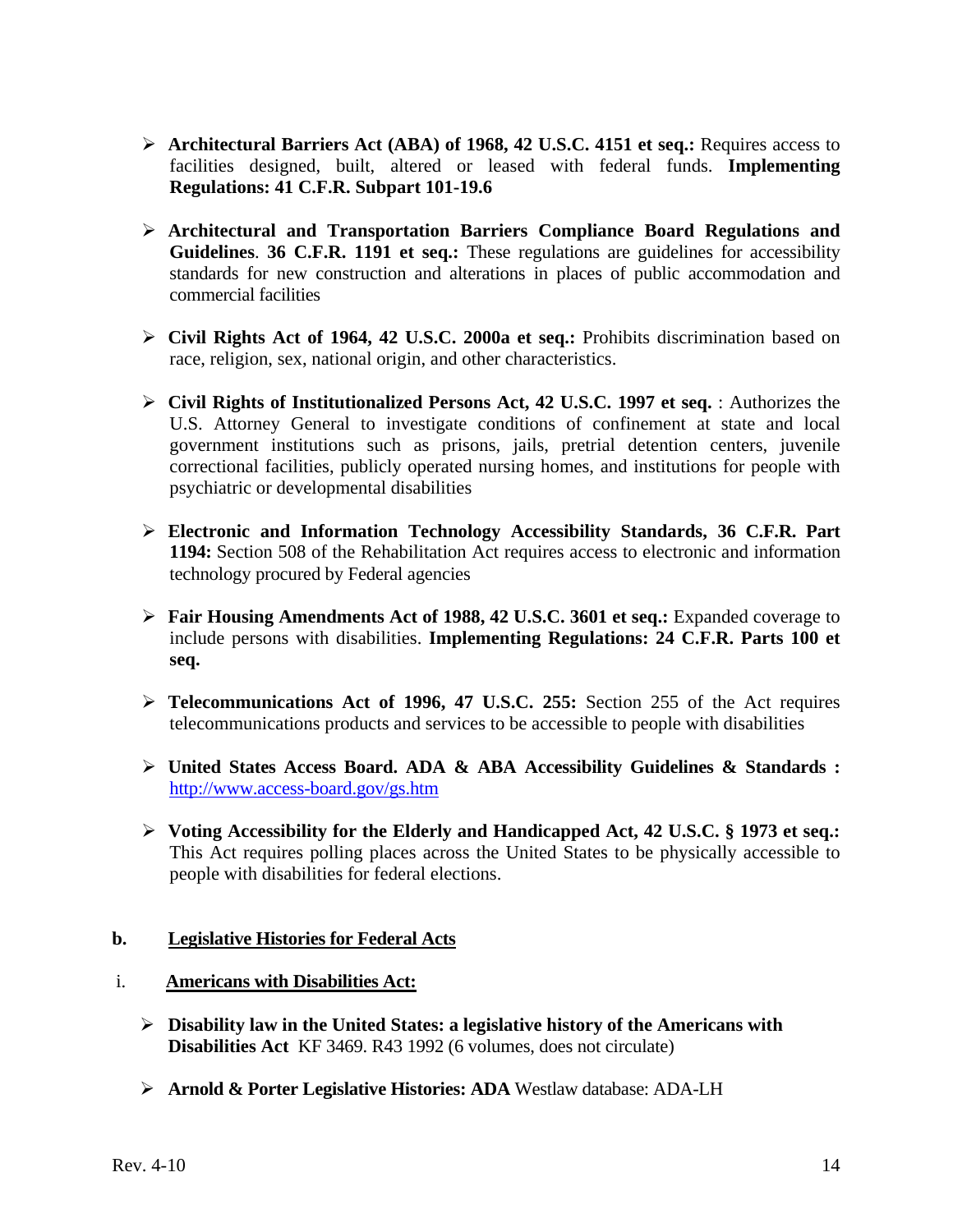#### ii. **Individuals with Disabilities Education Act**

- **A Legislative History of the Individuals with Disabilities Education Act:** *Public Law 101-476 as amended by Public Law 102-119 (1994)* KF4210.A316 A15 1994
- **Other CRS Reports on the IDEA may be found on the Law Library's Congressional Universe database at:** http://www.law.syr.edu/lawlibrary/electronic/federal.aspx
- **What's changed? : a side-by-side analysis of the 2006 and 1999 IDEA Part B regulations** KF4209.3.A31 2004 R875 2006

## iii. **Rehabilitation Act**

 **Section 504 of the Rehabilitation Act: Statutory Provisions, Legislative History, and Regulatory Requirements (1989)** JK1108 .M34 1989-90, reel 1, fr. 00385 (Floor 2 microform)

#### iv. **Telecommunications Act**

 **Arnold & Porter Legislative Histories: Telecommunications Act of 1996** Westlaw database: TELECOM-LH

## **For Legislative Histories of Other Federal Acts**

- **Congressional Information Service** Law Library Floor 2 Microform Lexis database: CIS Legislative Histories (CIS-LH)
- **LexisNexis Congressional** (not the same as LexisNexis research system) http://www.law.syr.edu/lawlibrary/electronic/federal.aspx
- **Thomas (Library of Congress' Congressional Web Source)** http://thomas.loc.gov

#### **c. Current Awareness and Updating Services**

- **Disability Compliance Bulletin** Lexis database: Disability Compliance Bulletin Provides case summaries, news and in-depth articles.
- **Disability Law Compliance Report** Westlaw database: DLCR This newsletter analyzes key ADA cases and agency decisions and interprets how rulings will affect clients' business operations and practices. It indicates trends, analyzes current cases, and reports and dissects changing guidelines from the Department of Labor, the Equal Employment Opportunity Commissions, and the Access Board.